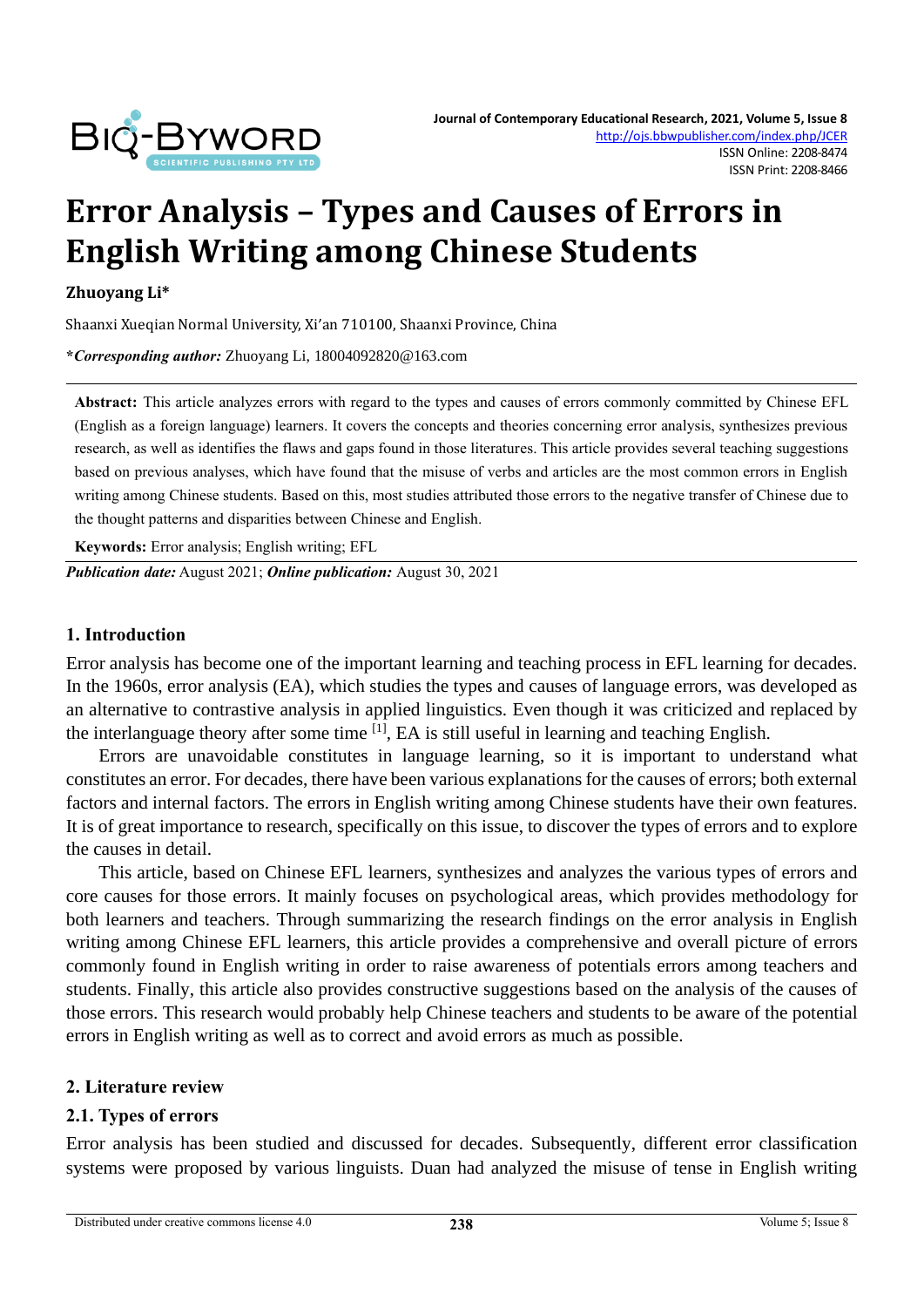among Chinese college students. In total, nine types of misuse were identified through a corpus-based research <sup>[2]</sup>. After some time, Zheng, Park, and Zhan stated through their research findings that the misuse of tense and verb forms are the most common errors in English writing among Chinese students [3,4]. Besides this, errors such as run-on sentences, omission of articles, and plural suffix -s, frequently appeared in Chinese students' English writing. Xia proposed that the infinitive errors made by Chinese students are the majority errors and found that infinitive and gerund phrases are one of the most difficult aspects to learn and use among Chinese learners [5]. Sun summarized that the negative transfer of Chinese sentence patterns leads up to syntactic errors in English writing, including topic-comment sentences, multi-predicate sentences, and paratactic sentences <sup>[6]</sup>. Based on this, three typical Chinese thoughts were proposed: Chinese global thought, Chinese imaginational thought, and Chinese dialectical thought result in subjectless sentences, multi-verbs sentences, and fragments, respectively.

# **2.2. Causes of errors**

There are various causes of errors committed by Chinese students in their English writing. Many studies consistently focus on the negative transfer of Chinese in English writing. Negative transfer could come from Chinese thinking patterns or conceptual absence. Anderson proposed the ACT (adaptive control of thought) model, which contributes to the understanding of human cognition concerning memory, inferential reasoning, language processing, and language acquisition [7]. He made a clear distinction between declarative knowledge and procedural knowledge. In the learning of L2 (second language), L1 knowledge often acts as a procedural constraint, and this helps the learners to achieve an acceptable L2 fluency or fills a perceived or unperceived L2 knowledge gap. Kellerman proposed the notion of *psychotopology,* which refers to the distance between two languages as perceived by the learner [8]. The psychological structure of the learners' L1, their perception of the L1 target language distance, and their actual knowledge of the target language, all control their use of transfer.

Many previous studies indicated that transfer errors are the main reason leading to errors committed by Chinese EFL learner in English. Ni proposed that the main cause accounting for the errors is the thought pattern <sup>[9]</sup>. Language influences the way people perceive, organize, and communicate; thus, the transfer of linguistic knowledge negatively affects the thought patterns in deep cognitive process. Duan had analyzed that the main cause of errors for the misuse of tense in English writing is the negative transfer of Chinese <sup>[2]</sup>. Since there is no concept of tense in Chinese, Chinese students tend to pay more attention to generating ideas in writing Chinese compositions. In English writing, however, writing habits naturally affect the use of English. Xia proposed that the infinitive errors made by Chinese students in English writing are attributed to the overgeneralization of rules of the target language. Zhu analyzed the syntactic transfer from Chinese to English based on students with different proficiency. The results showed that the extent of syntactic transfer is large for complicated target structures and among learners with a lower proficiency level, although higher proficiency level learners may also rely on the syntactic structure of their L1, which is Chinese<sup>[10]</sup>.

Zheng and Park claimed that the errors may be caused by the influence of L1 or by leaners' selfconstruction. They concluded that some types of overgeneralizations could indicate that learners are actively building their own cognitive grammatical understanding [3]. In addition to that, Sun had analyzed some ungrammatical patterns in the free writing among Chinese EFL learners, in which it was found that the misuse of determiners is the most frequent grammatical error in Chinese students' writing and is attributed to inappropriate L1 transfer. It was also mentioned that the explicit instruction on these frequent ungrammatical patterns is necessary and helpful <sup>[11]</sup>. Zhan summarized that the ultimate cause of errors is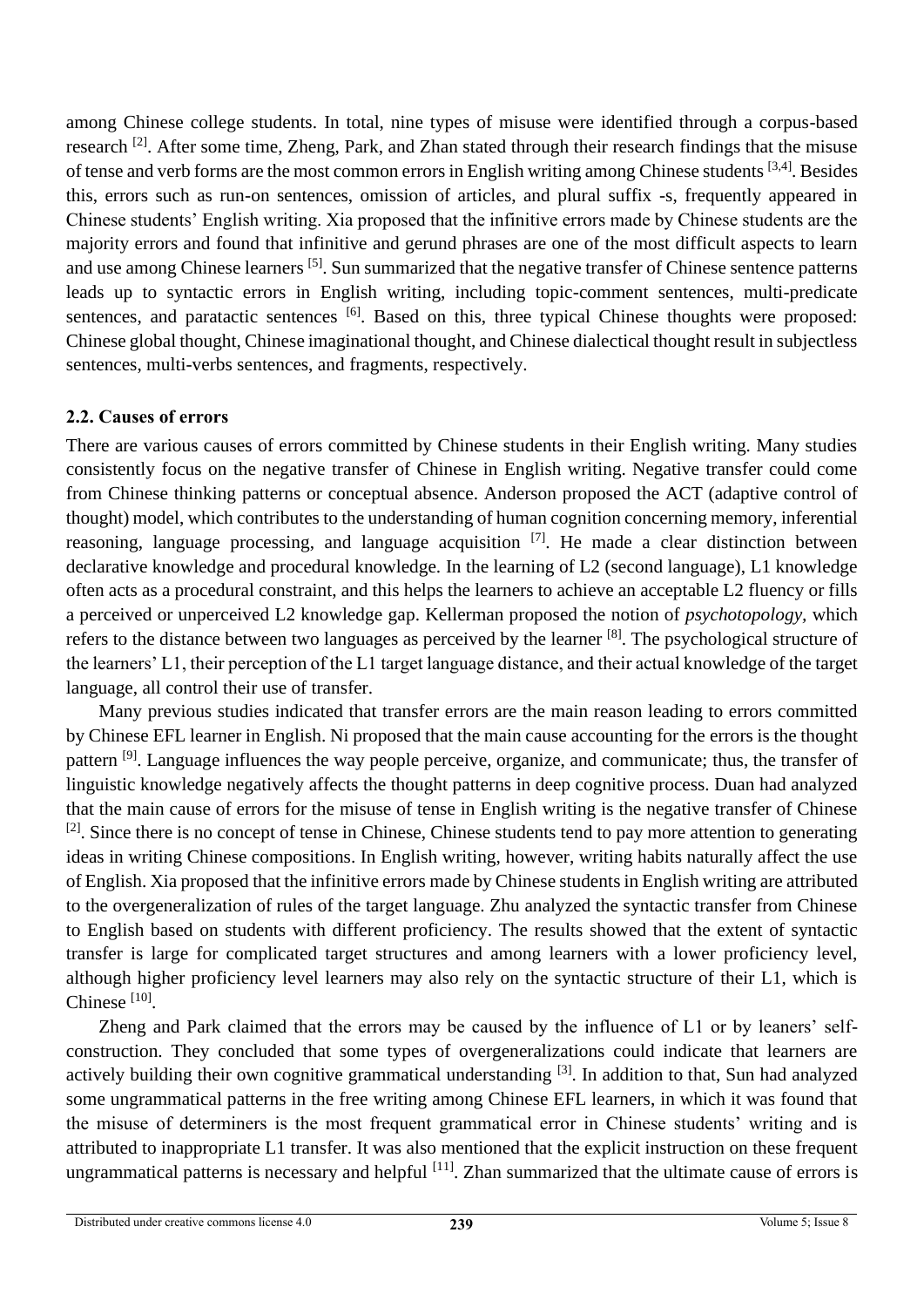due to the learners' linguistic ignorance of the TL (target language), and secondly misapplying avoidance [4]. Errors made by learners are related to their cognitive process. Patrick, Yang, and Sui also discussed in their paper that errors in written essays are mainly due to the interference of one's own mother tongue and the overgeneralization of ideas, especially in terms of verb tense and preposition. They also discovered that quite a number of errors are due to carelessness [12].

## **3. Argument**

The studies concerning different types of errors commonly committed by Chinese students in English writing vary in results. There were different results in regard to the most frequent errors or common errors, such as articles or verb tenses. However, they failed to provide a clear classification of error types along with limited collected data. Th research results within a small number of participants may not be representative. Hence, the research results can only be a form of reference to some extent.

In regard to the causes of errors, these studies either overemphasized the importance of students' cognitive process and looked down upon the language input, or vice versa. These studies failed to provide a systematic analysis on the negative transfer of Chinese in English writing. Furthermore, the data is considerably limited in written English with minimal attention to oral data. Therefore, the analysis of causes of errors are not comprehensive enough to include both written and oral data. It is critically essential to conduct a long-term study on English writing in China involving more participants. The majority of these studies have given a detailed analysis of errors but without providing any plausible solutions to these problems.

## **4. Implications for pedagogy**

Error analysis is concerned with a rich and complex psycholinguistic view of the learner, but its sophisticated use is still in its infancy <sup>[13]</sup>. There is a need to explore the learners' psychological process in language learning so that the understanding of learner' errors can be enhanced. Error correction is fundamentally a cognitive process; thus, errors cannot be eliminated until they have a clear awareness of them.

First, both teachers and students need to pay more attention to those frequent errors. Second, explicit instruction is necessary and helpful for EFL learners in raising their awareness of target language structures because of their lack of L2 knowledge and the absence of some grammatical forms in L1, such as articles and inflections. Teachers could also give a hand in students' limited learning ability so as to improve EFL learners' accuracy and fluency more effectively in English writing. Third, increasing the comparison between Chinese and English in the aspects of thought and grammatical systems could help to fill the gap between Chinese and English.

# **5. Conclusion**

This article incorporates several recent studies, which analyzed the errors committed by Chinese students in their English writing. With regard to the types of errors, results from those studies showed that the misuse of tense and articles are the most common errors. The causes of errors are primarily due to the negative transfer of Chinese. The thought patterns, lack of knowledge, and different proficiency are factors affecting the English writing among Chinese students. This article provides a panoramic view of errors in English writing among Chinese students, from which both teachers and students are able to recognize the overall potential errors in English writing. In addition, based on the analysis of the causes, more attention should be paid to them.